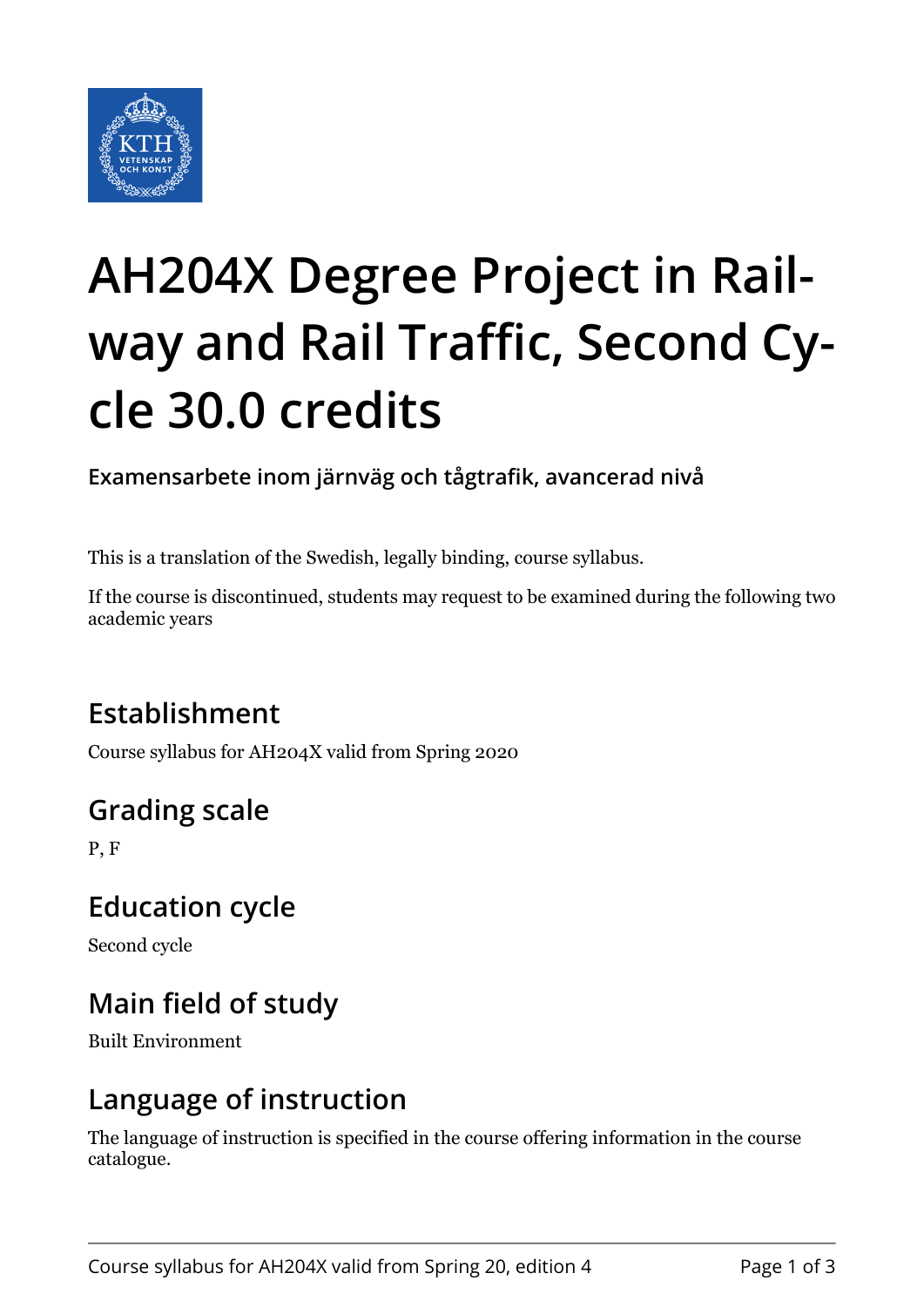## **Intended learning outcomes**

After completed degree project, the student should be able to

1. show knowledge of the disciplinary foundation and best practice of the transport field, advanced understanding in current research and development and advanced method knowledge.

2. demonstrate the ability to search, gather and integrate knowledge and identify the need for additional knowledge, all with a holistic, critical and systematic work approach.

3. demonstrate the ability to identify, analyse, assess and handle complex phenomena, issues and situations also with limited information

4. demonstrate the ability to plan and with adequate methods carry out qualified assignments within given time frames and to evaluate this work

5. demonstrate the ability to develop and evaluate products, processes, systems, methods or technical solutions with respect to people's circumstances and needs as well as society's goals in term of economically, societally and ecologically sustainable development.

6. demonstrate the ability, both orally and in writing, in dialogue with different groups, to clearly account for and discuss the conclusions and the knowledge and arguments on which these are based

7. demonstrate the ability to make assessments considering relevant scientific, social and ethical aspects

8. demonstrate a skill level that is required to participate in research and development or to work independently in other qualified activities

#### **Course contents**

The degree project constitutes part of specialisation within the main field of study, civil engineering and urban management, at the second cycle level, to satisfy the requirements for a degree. This implies that the degree project normally should be carried out within Railway and Rail Traffic science.

## **Disposition**

The course is designed as a delineated research project.

The structure of the course can include, amongst other things, literature studies, problem formulation, collection and compilation of data, and analysis.

The degree project should be presented at a seminar. The degree project should be written and presented in Swedish or English. A summary should be included in both languages. The Master thesis will be checked for plagiarism.